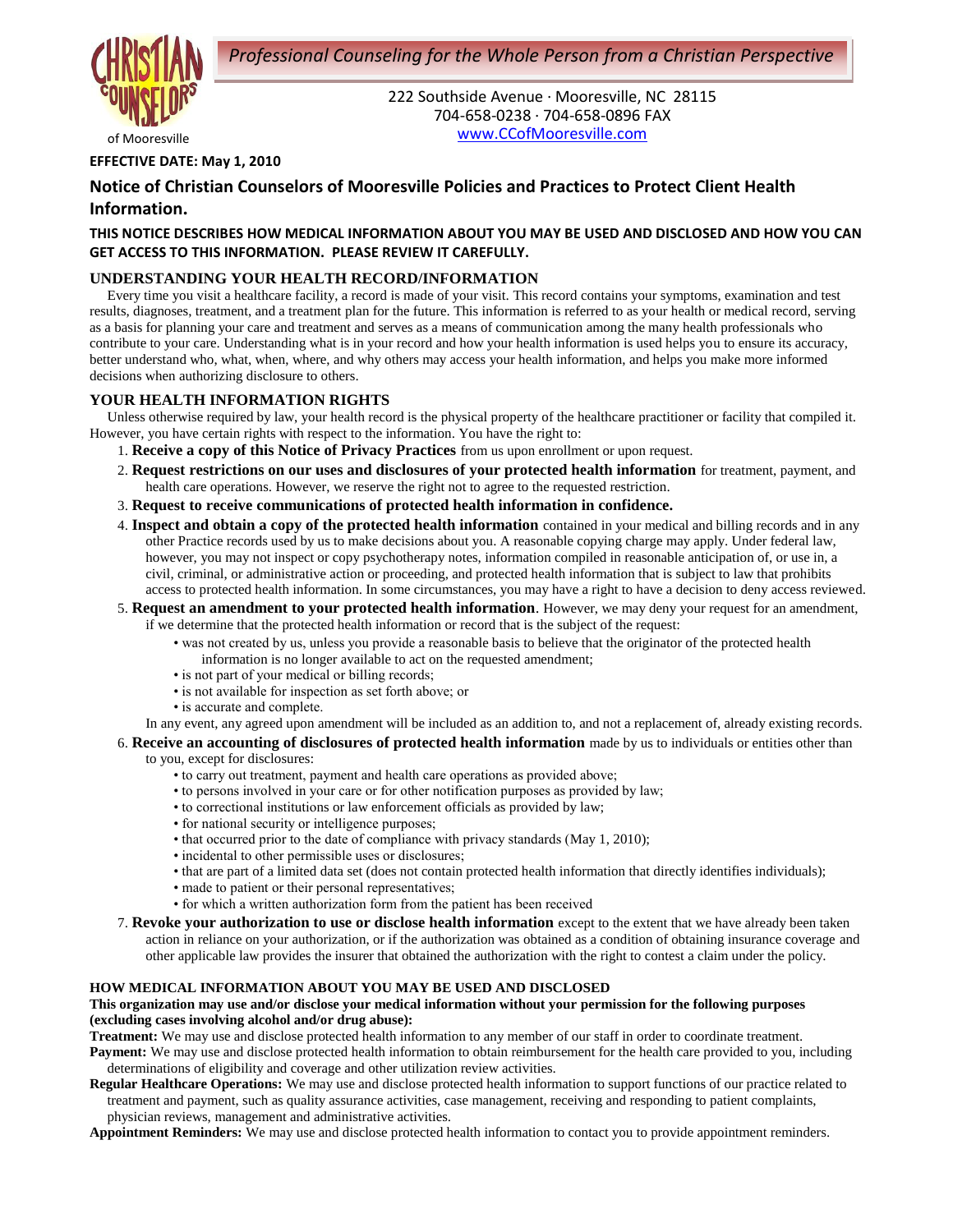

of Mooresville

# 222 Southside Avenue ∙ Mooresville, NC 28115 704-658-0238 ∙ 704-658-0896 FAX www.CCofMooresville.com

**Treatment Alternatives, Health-Related Benefits and Services:** We may use and disclose protected health information to tell you about or recommend possible treatment alternatives, health-related benefits, services, or medical education classes that may be of interest to you.

- **Individuals Involved in Your Care or Payment for Your Care:** Unless you object, we may disclose your protected health information to your family or friends or any other individual identified by you when they are involved in your care or the payment for your care. We will only disclose the protected health information directly relevant to their involvement in your care or payment. We may also disclose your protected health information to notify a person responsible for your care (or to identify such person) of your location, general condition or death.
- **Business Associates:** There may be some services provided in our organization through contracts with Business Associates. When these services are contracted, we may disclose some or all of your health information to our Business Associate so that they can perform the job we have asked them to do. To protect your health information, however, we require the Business Associate to appropriately safeguard your information.
- **Communicable Diseases:** We may disclose protected health information to notify a person who may have been exposed to a disease or may be at risk for contracting or spreading a disease or condition.
- **Law Enforcement:** We may disclose protected health information as required by law or in response to a valid judge ordered subpoena. For example in cases of victims of abuse or domestic violence; to identify or locate a suspect, fugitive, material witness, or missing person; related to judicial or administrative proceedings; or related to other law enforcement purposes.
- **Military and Veterans:** If you are a member of the armed forces, we may release protected health information about you as required by military command authorities.
- **Lawsuits and Disputes:** We may disclose protected health information about you in response to a court or administrative order. We may also disclose medical information about you in response to a subpoena, discovery request, or other lawful process.
- **Abuse or Neglect:** We may disclose protected health information to notify the appropriate government authority if we believe a patient has been the victim of abuse, neglect or domestic violence. We will only make this disclosure if you agree or when required or authorized by law.
- **Public Health Risks:** We may disclose your protected health information for public health activities and purposes to a public health authority that is permitted by law to collect or receive the information. The disclosure will be made for the purpose such as controlling disease, injury or disability.
- **Serious Threats:** As permitted by applicable law and standards of ethical conduct, we may use and disclose protected health information if we, in good faith, believe that the use or disclosure is necessary to prevent or lessen a serious and imminent threat to the health or safety of a person or the public.

# **SPECIAL PROVISIONS FOR ALCHOHOL AND DRUG ABUSE**

 If you are also being treated for alcohol or drug abuse, Christian Counselors of Mooresville will not tell any unauthorized person outside of Christian Counselors of Mooresville that you are being treated for alcohol or drug abuse, without your written permission. We will not disclose any information identifying you as an alcohol, drug, or substance user, except as allowed by law.

Christian Counselors of Mooresville may only disclose information about your treatment for alcohol or drug abuse without your permission in the following circumstances:

- Pursuant to a special court order that complies with 43 CFR Part 2 Subpart E
- To medical personnel in a medical emergency
- To qualified personnel for research, audit or program evaluation
- To report suspected child abuse or neglect
- As allowed by law, to investigate a report that you have been abused or have been denied your rights

 Federal and State laws prohibit re-disclosure of information about alcohol or drug abuse treatment without your permission. Federal rules restrict any use of information about alcohol or drug abuse treatment to criminally investigate or prosecute any alcohol or drug abuse patient.

# **OUR RESPONSIBILITIES**

 We are required to maintain the privacy of your health information. In addition, we are required to provide you with a notice of our legal duties and privacy practices with respect to information we collect and maintain about you. We must abide by the terms of this notice. We reserve the right to change our practices and to make the new provisions effective for all the protected health information we maintain. If our information practices change, a revised notice will be mailed to the address you have supplied upon request. Your health information will not be used or disclosed without your written authorization, except as described in this notice. Except as noted above, you may revoke your authorization in writing at any time.

# **FOR MORE INFORMATION OR TO REPORT A PROBLEM**

 If you have questions about this notice or would like additional information, you may contact our Privacy Officer, Laura Ketchie, at the telephone or address below. If you believe that your privacy rights have been violated, you have the right to file a complaint within 180 days of the suspected violation with the Privacy Officer at Christian Counselors of Mooresville or with the Secretary of the Department of Health and Human Services. We will take no retaliatory action against you if you make such complaints. The contact information for both are included below:

Laura Ketchie, Privacy Officer Office of the Secretary

# **Christian Counselors of Mooresville U.S. Department of Health and Human Services**

222 Southside Ave., Mooresville, NC 28115 200 Independence Ave., SW, Washington, DC 20201 Tel: 704-658-0238 Fax: 704-658-0896 Tel: 202-619-0257 Toll Free: 1-877-696-6775